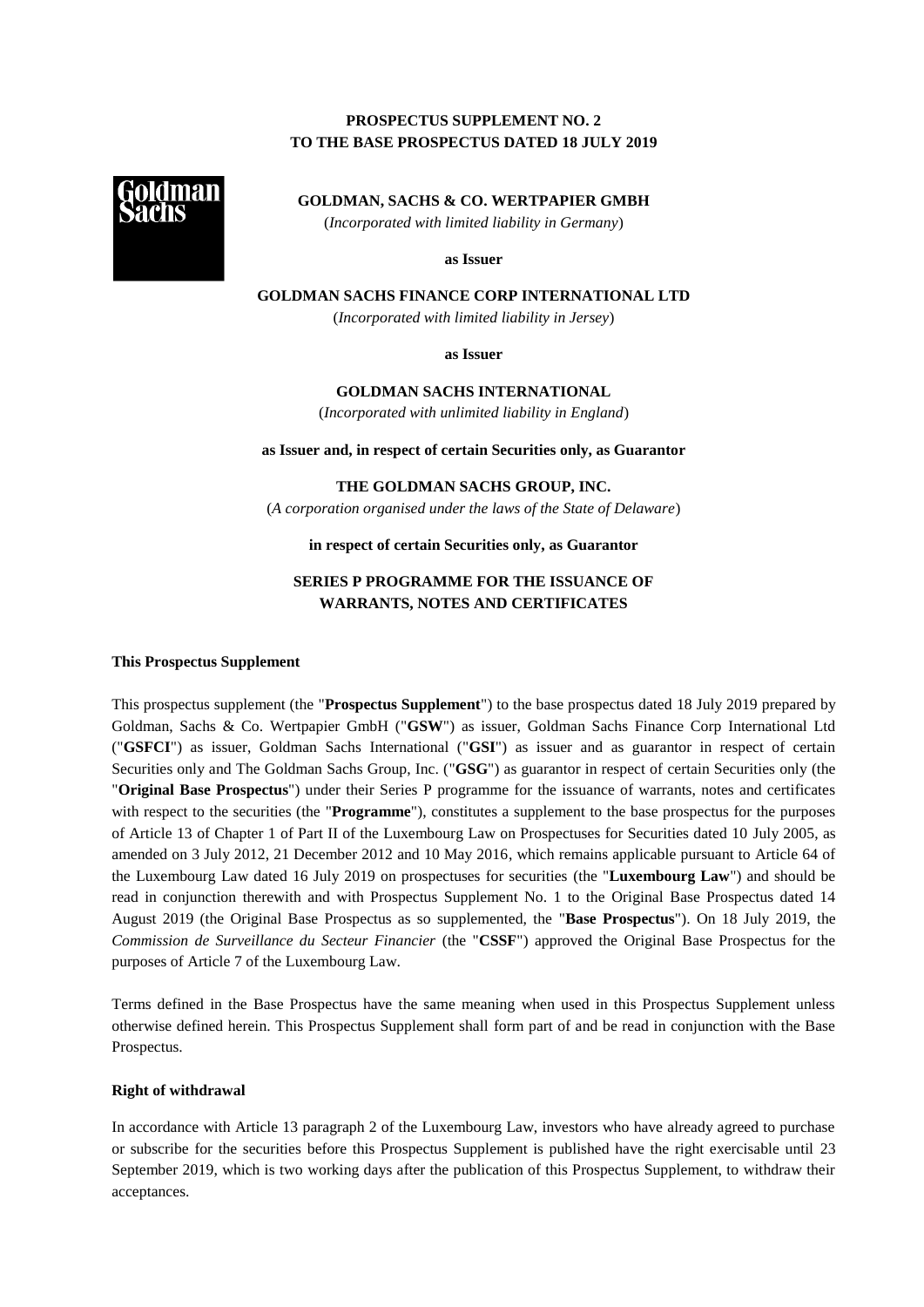# **Purpose of this Prospectus Supplement**

The purpose of this Prospectus Supplement is to make certain changes to the information in the "Summary", "Coupon Payout Conditions", "Form of Final Terms (Instruments)" and "Form of Final Terms (Notes)" sections of the Base Prospectus.

This Prospectus Supplement will be available on the website of the Luxembourg Stock Exchange at *www.bourse.lu*.

## **Amendments to the Summary**

The Summary, as supplemented prior to this Prospectus Supplement, is amended and supplemented as follows:

(a) The first paragraph in Element B.16 (*Ownership and control of the Issuer*) on page 5 of the Original Base Prospectus shall be deleted and replaced with the following:

"[Goldman Sachs Group UK Limited, a company incorporated under English law has a 100 per cent. shareholding in GSI. Goldman Sachs (UK) L.L.C. is established under the laws of the State of Delaware and holds 100 per cent. of the ordinary shares of Goldman Sachs Group UK Limited. The Goldman Sachs Group, Inc. is established in Delaware and has a 100 per cent. shareholding in Goldman Sachs (UK) L.L.C. [GSG is the parent holding company of the group of companies comprising GSG and its consolidated subsidiaries (the "**Group**").]]".

(b) The definition of "CV" in Element C.18 (*Return on the Securities*) on page 24 of the Original Base Prospectus shall be deleted and replaced with the following:

| "C.18" | <b>Return on the</b><br>Securities <sup>1</sup> | $\bullet$ | [CV: Coupon Value, [insert]/[being the amount in the column entitled "Coupon"<br>Value (CV)" in the same row as the relevant [Coupon [Observation] [Reference]<br>Date] [Fixed Coupon Payment Date] set out in the table below] [in respect of a<br>Coupon Observation Date, and:                                                                                                                                                          |
|--------|-------------------------------------------------|-----------|--------------------------------------------------------------------------------------------------------------------------------------------------------------------------------------------------------------------------------------------------------------------------------------------------------------------------------------------------------------------------------------------------------------------------------------------|
|        |                                                 |           | $\circ$ if the Reference Price of [each/the] Underlying Asset on such Coupon<br>Observation Date is greater than or equal to its [respective] Multi-Coupon<br>Value Barrier Level, an amount equal to [insert]/[the Multi-Coupon Value 1<br>corresponding to such Coupon Observation Date in the table below]; or                                                                                                                          |
|        |                                                 |           | o if the Reference Price of [any/the] Underlying Asset on such Coupon<br>Observation Date is less than its Multi-Coupon Value Barrier Level and the<br>Reference Price of [each/the] Underlying Asset on such Coupon<br>Observation Date is greater than or equal to its respective Coupon Barrier<br>Level, an amount equal to [insert]/[the Multi-Coupon Value 2 corresponding<br>to such Coupon Observation Date in the table below].]" |

(c) The first table in Element C.18 (*Return on the Securities*) on page 25 of the Original Base Prospectus shall be deleted and replaced with the following:

| "C.18" | Return on the<br>Securities <sup>1</sup> | [Delete table or columns if not required]<br>[Coupon]<br><b>Observation</b><br>Date]/<br><b>[Valuation</b><br>Date]/ | [Fixed]<br>[Coupon]<br>Payment<br>Date]<br>[Interest] | [Coupon<br><b>Barrier</b><br>Level [1/2]] | [Coupon<br>Value<br>(CV)<br>[Multi-<br>Coupon | [Multi-<br>Coupon<br>Value 21                | [Multi-<br>Coupon<br>Value<br><b>Barrier</b><br><b>Level</b> | [Coupon<br><b>Observation</b><br><b>Period Start</b><br>Date] | [Coupon]<br>Observation<br>Period End<br>Date] | [Coupon Payment Event]                                                                                                                                                                                     |
|--------|------------------------------------------|----------------------------------------------------------------------------------------------------------------------|-------------------------------------------------------|-------------------------------------------|-----------------------------------------------|----------------------------------------------|--------------------------------------------------------------|---------------------------------------------------------------|------------------------------------------------|------------------------------------------------------------------------------------------------------------------------------------------------------------------------------------------------------------|
|        |                                          | [insert]<br>repeat as<br><i>required</i>                                                                             | [insert]<br>[repeat as<br>required                    | [insert]<br>repeat as<br><i>required</i>  | [insert]<br>repeat as<br><i>required</i>      | [insert]<br>[repeat<br>as<br><i>required</i> | [insert]<br>[repeat<br>as<br><i>required</i>                 | [insert]<br>repeat as<br><i>required</i>                      | [insert]<br>repeat as<br>required]             | Coupon Barrier Reference<br>Value of [each/any]<br>Underlying Asset [in the<br>Basket] is [less than] [greater]<br>than] [or equal to] its<br>[respective] [Coupon Barrier<br>Level] [Coupon Barrier Level |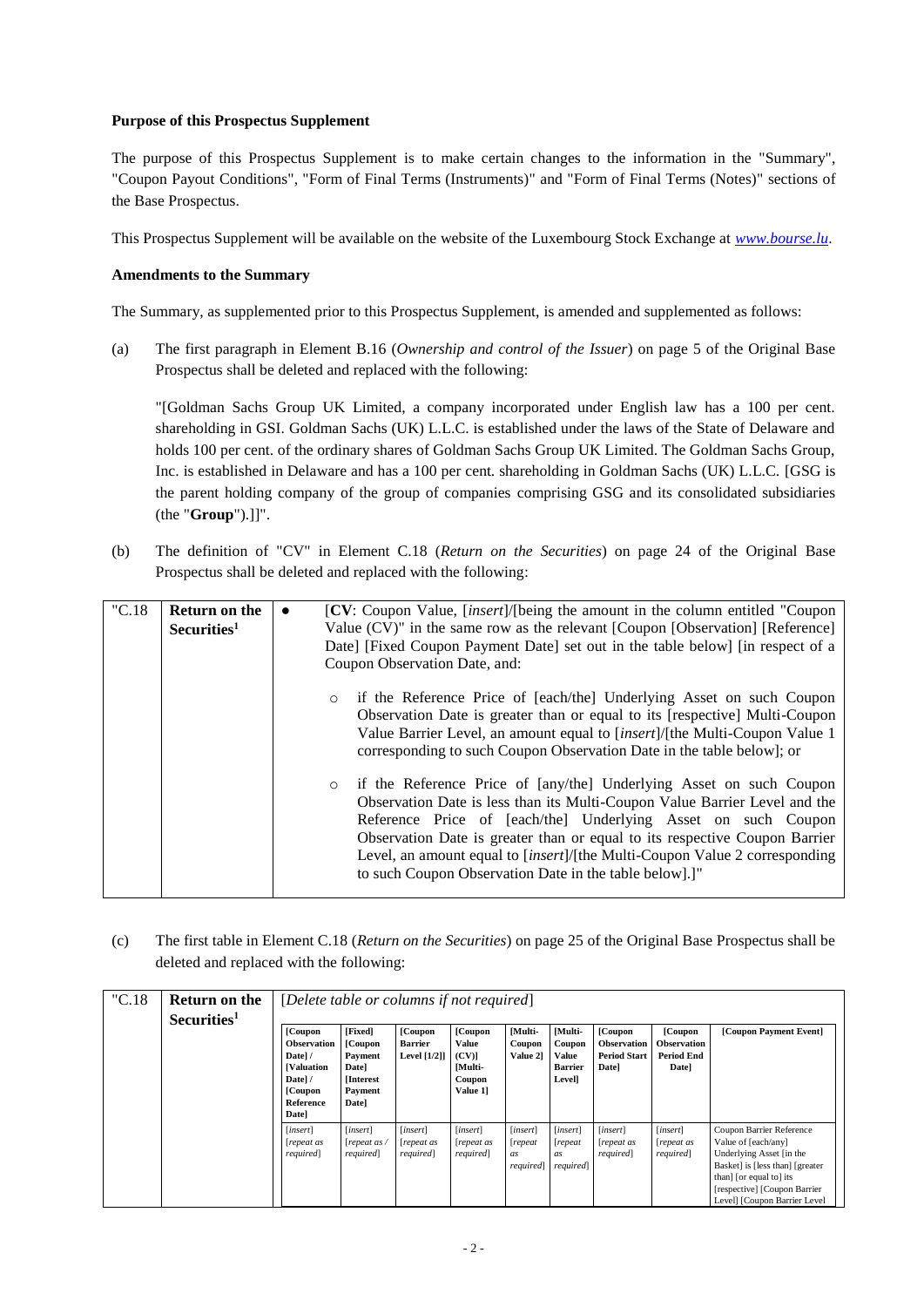|  |  | 1] [and the Coupon Barrier<br>Reference Value of each<br>Underlying Asset is greater<br>than [or equal to] its<br>[respective] Coupon Barrier<br>Level 2] [on a Coupon<br>Observation Date] [at all<br>times] [during the Observation<br>Hours] [on each relevant day<br>falling in the Coupon Barrier<br><b>Observation Period</b><br>corresponding to such Coupon<br>Observation Date] [and no<br>Autocall Event has occurred<br>on an Autocall Observation<br>Date falling on the Coupon |
|--|--|---------------------------------------------------------------------------------------------------------------------------------------------------------------------------------------------------------------------------------------------------------------------------------------------------------------------------------------------------------------------------------------------------------------------------------------------------------------------------------------------|
|  |  | Observation Date]."                                                                                                                                                                                                                                                                                                                                                                                                                                                                         |

(d) The definition of "Coupon Payment Event" in Element C.18 (*Return on the Securities*) on page 25 of the Original Base Prospectus shall be deleted and replaced with the following:

| "C.18" | Return on the           | [Coupon Payment Event                                                                       |
|--------|-------------------------|---------------------------------------------------------------------------------------------|
|        | Securities <sup>1</sup> |                                                                                             |
|        |                         | A "Coupon Payment Event" occurs [if the Coupon Barrier Reference Value of [each /           |
|        |                         | any / the] Underlying Asset [in the Basket] is [less than] [greater than] [or equal to] its |
|        |                         | [respective] [Coupon Barrier Level] [Coupon Barrier Level 1] [and the Coupon Barrier        |
|        |                         | Reference Value of [each / any / the] Underlying Asset is greater than [or equal to] its    |
|        |                         | [respective] Coupon Barrier Level 2] [on a Coupon Observation Date] [at all times] [at      |
|        |                         | any time] [during the Observation Hours] [on [each/any] relevant day falling in the         |
|        |                         | Coupon Barrier Observation Period corresponding to such Coupon Observation Date             |
|        |                         | [and no Autocall Event has occurred on an Autocall Observation Date falling on the          |
|        |                         | Coupon Observation Date]] [if the event described in the column entitled "Coupon"           |
|        |                         | Payment Event" in the row corresponding to the relevant Coupon Observation Date in          |
|        |                         | the table above occurs on such Coupon Observation Date]."                                   |
|        |                         |                                                                                             |

(e) The definition of "**Coupon Barrier Reference Value**" in Element C.18 (*Return on the Securities*) on pages 26 to 27 of the Original Base Prospectus shall be deleted and replaced with the following:

| "C.18" | Return on the           | <b>Coupon Barrier Reference Value:</b>                                                                                                                                                                                                                                                                                                                           |
|--------|-------------------------|------------------------------------------------------------------------------------------------------------------------------------------------------------------------------------------------------------------------------------------------------------------------------------------------------------------------------------------------------------------|
|        | Securities <sup>1</sup> | [If Coupon Barrier Closing Price applies, insert: [in respect of an Underlying]<br>Asset, I the Reference Price of the Underlying Asset on the relevant Coupon<br><b>Observation Date.</b> ]                                                                                                                                                                     |
|        |                         | [If Coupon Barrier Basket Value applies, insert: the sum of the weighted<br>performance of each Underlying Asset in the Basket, which is calculated as the<br>sum of (a) the product of the Weighting for the Underlying Asset, multiplied by<br>(b) the Coupon Barrier Asset Performance of such Underlying Asset for the<br>relevant Coupon Observation Date.] |
|        |                         | [If Coupon Barrier Asset Performance applies, insert: [in respect of an<br>Underlying Asset,] the Coupon Barrier Asset Performance of the Underlying<br>Asset for the relevant Coupon Observation Date.]                                                                                                                                                         |
|        |                         | [If Coupon Barrier Observation Period and Coupon Barrier Closing Price<br>applies, insert: [in respect of an Underlying Asset,] the Reference Price of [the]<br>[such] Underlying Asset on [each/any] relevant day falling in the Coupon Barrier<br>Observation Period corresponding to the relevant Coupon Observation Date.                                    |
|        |                         | [If Coupon Barrier Observation Period and Coupon Barrier Intraday Price<br>applies, insert: [in respect of an Underlying Asset,] the [price] [level] of [the]<br>[such] Underlying Asset [at all times / at any time] [during the Observation<br>Hours] on [each / any] relevant day falling in the Coupon Barrier Observation                                   |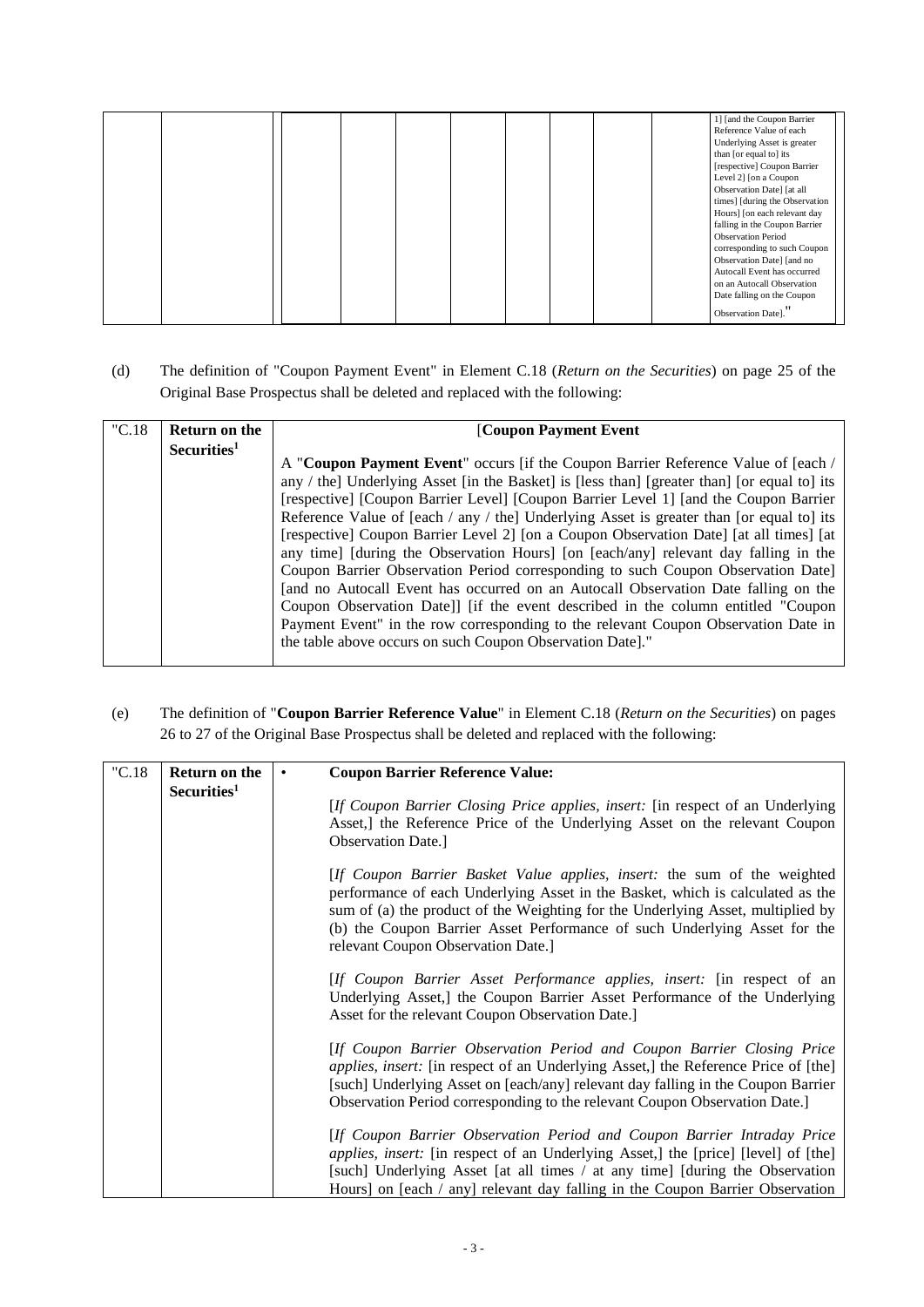|  | Period corresponding to the relevant Coupon Observation Date.]" |
|--|-----------------------------------------------------------------|
|  |                                                                 |

(f) The definition of "Multi-Coupon Value Barrier Level" will be added in Element C.18 (*Return on the Securities*) on page 27 of the Original Base Prospectus:

| "C.18" | Return on the           | $\bullet$ | [Multi-Coupon Value Barrier Level: [in respect of <i>[insert Underlying Asset]</i> |
|--------|-------------------------|-----------|------------------------------------------------------------------------------------|
|        | Securities <sup>1</sup> |           | [[each/the] Underlying Asset],] [●] [of the Asset Initial Price of such Underlying |
|        |                         |           | Asset].] [repeat for each Underlying Asset as required] [in respect of a Coupon    |
|        |                         |           | Observation Date and an Underlying Asset, the [amount / percentage of the Asset    |
|        |                         |           | Initial Price of such Underlying Asset] specified in the column entitled "Multi-   |
|        |                         |           | Coupon Value Barrier Level" in the same row as such Coupon Observation Date        |
|        |                         |           | in the table above.                                                                |
|        |                         |           |                                                                                    |

## **Amendments to the Base Prospectus**

The Base Prospectus, as supplemented prior to this Prospectus Supplement, is amended and supplemented as follows:

## 1. **Amendments to the section entitled "Coupon Payout Conditions"**

The information in the section entitled "Coupon Payout Conditions" is amended and supplemented by:

- (a) deleting sub-paragraph (i) of the definition of "Coupon Barrier Reference Value" in Coupon Payout Condition 2(a) (*Definitions*) on pages 334 to 335 of the Original Base Prospectus and replacing it with the following:
	- "(i) if the relevant Final Terms specify "Coupon Barrier Observation Period" to be applicable, and:
		- (A) if "Coupon Barrier Closing Price" is specified to be applicable in the relevant Final Terms and:
			- (1) where the Securities relate to a single Underlying Asset, "Coupon Barrier Reference Value" means (y) the Reference Price of the Underlying Asset on each Observation Date (closing valuation) during the Coupon Barrier Observation Period corresponding to such Coupon Observation Date, or (z) if "Coupon Payment Event (Inverse)" is specified to be applicable in the relevant Final Terms, the Reference Price of the Underlying Asset on any Observation Date (closing valuation) during the Coupon Barrier Observation Period corresponding to such Coupon Observation Date; or
			- (2) where the Securities relate to an Asset Basket, "Coupon Barrier Reference Value" means, in respect of an Underlying Asset, (y) the Reference Price of such Underlying Asset on each Observation Date (closing valuation) during the Coupon Barrier Observation Period for such Underlying Asset corresponding to such Coupon Observation Date, or (z) if "Coupon Payment Event (Inverse)" is specified to be applicable in the relevant Final Terms, the Reference Price of such Underlying Asset on any Observation Date (closing valuation) during the Coupon Barrier Observation Period corresponding to such Coupon Observation Date; or
		- (B) if "Coupon Barrier Intraday Price" is specified to be applicable in the relevant Final Terms and: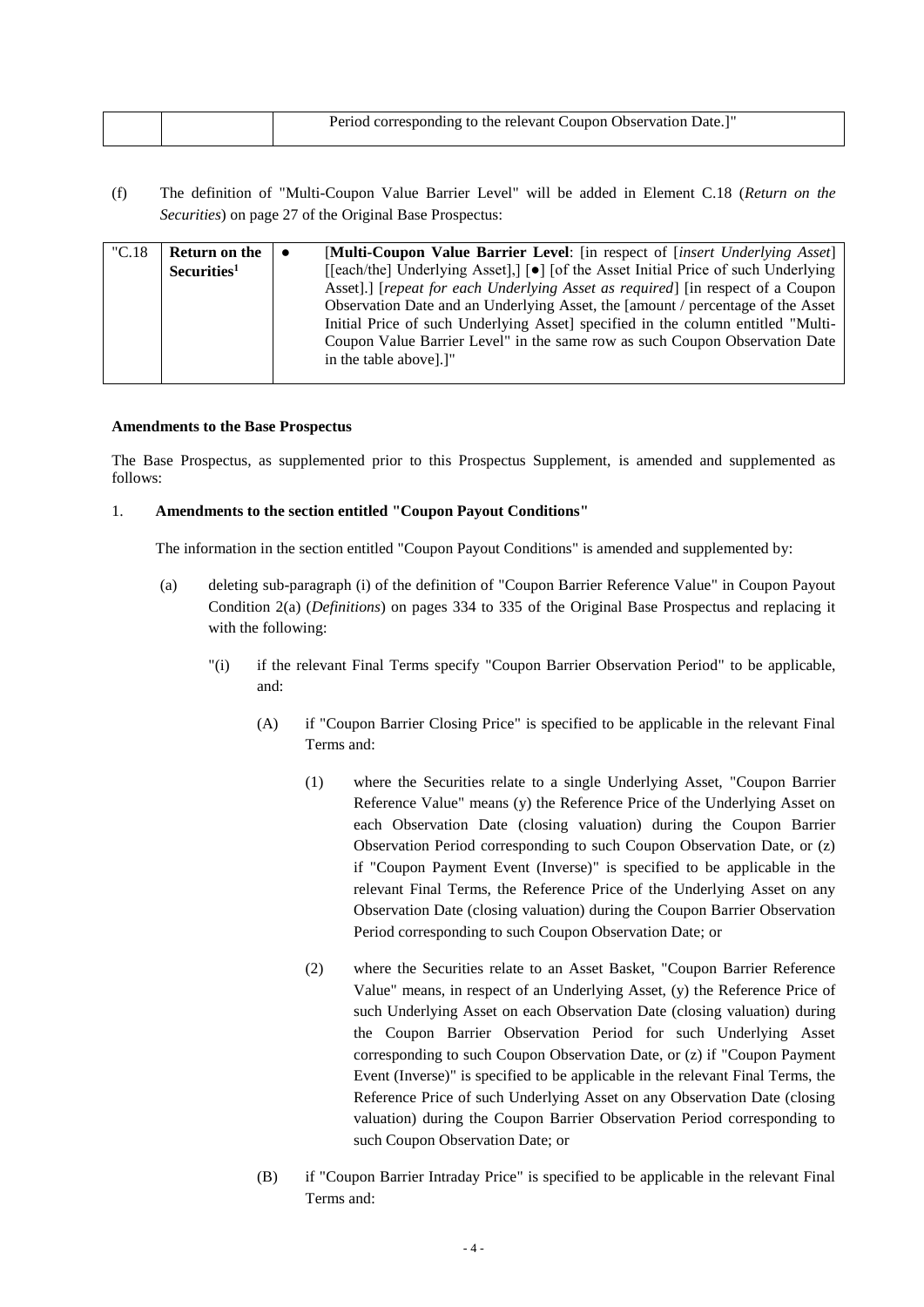- (1) where the Securities relate to a single Underlying Asset other than a Commodity, "Coupon Barrier Reference Value" means (y) the Asset Intraday Price of the Underlying Asset at all times on each Observation Date (intraday valuation) during the Coupon Barrier Observation Period corresponding to such Coupon Observation Date, or (z) if "Coupon Payment Event (Inverse)" is specified to be applicable in the relevant Final Terms, the Asset Intraday Price of the Underlying Asset at any time on any Observation Date (intra-day valuation) during the Coupon Barrier Observation Period corresponding to such Coupon Observation Date; or
- (2) where the Securities relate to an Asset Basket other than a Commodity Basket, "Coupon Barrier Reference Value" means, in respect of an Underlying Asset, (y) the Asset Intraday Price of such Underlying Asset at all times on each Observation Date (intra-day valuation) during the Coupon Barrier Observation Period for such Underlying Asset corresponding to such Coupon Observation Date, or (z) if "Coupon Payment Event (Inverse)" is specified to be applicable in the relevant Final Terms, the Asset Intraday Price of such Underlying Asset at any time on any Observation Date (intraday valuation) during the Coupon Barrier Observation Period for such Underlying Asset corresponding to such Coupon Observation Date; or
- (3) where the Securities relate to a single Commodity, "Coupon Barrier Reference Value" means (y) the Commodity Price of the Commodity at all times during the Observation Hours on each Observation Date (intra-day valuation) during the Coupon Barrier Observation Period corresponding to such Coupon Observation Date, or (z) if "Coupon Payment Event (Inverse)" is specified to be applicable in the relevant Final Terms, the Commodity Price of the Commodity at any time during the Observation Hours on any Observation Date (intra-day valuation) during the Coupon Barrier Observation Period corresponding to such Coupon Observation Date; or
- (4) where the Securities relate to a Commodity Basket, "Coupon Barrier Reference Value" means, in respect of a Commodity, (y) the Commodity Price of such Commodity at all times during the Observation Hours for such Commodity on each Observation Date (intra-day valuation) during the Coupon Barrier Observation Period for such Commodity corresponding to such Coupon Observation Date, or (z) if "Coupon Payment Event (Inverse)" is specified to be applicable in the relevant Final Terms, the Commodity Price of such Commodity at any time during the Observation Hours for such Commodity on any Observation Date (intra-day valuation) during the Coupon Barrier Observation Period for such Commodity corresponding to such Coupon Observation Date; or";
- (b) deleting the definition of "Coupon Payment Event" in Coupon Payout Condition 2(a) (*Definitions*) on page 337 of the Original Base Prospectus and replacing it with the following:

""**Coupon Payment Event**" means, in respect of a Coupon Observation Date (and a Coupon Payment Event shall be deemed to occur in respect of such Coupon Observation Date if), where the relevant Final Terms specify, as applicable:

(i) "Coupon Barrier Reference Value greater than or equal to the Coupon Barrier Level", the Coupon Barrier Reference Value of each Underlying Asset is greater than or equal to its Coupon Barrier Level; or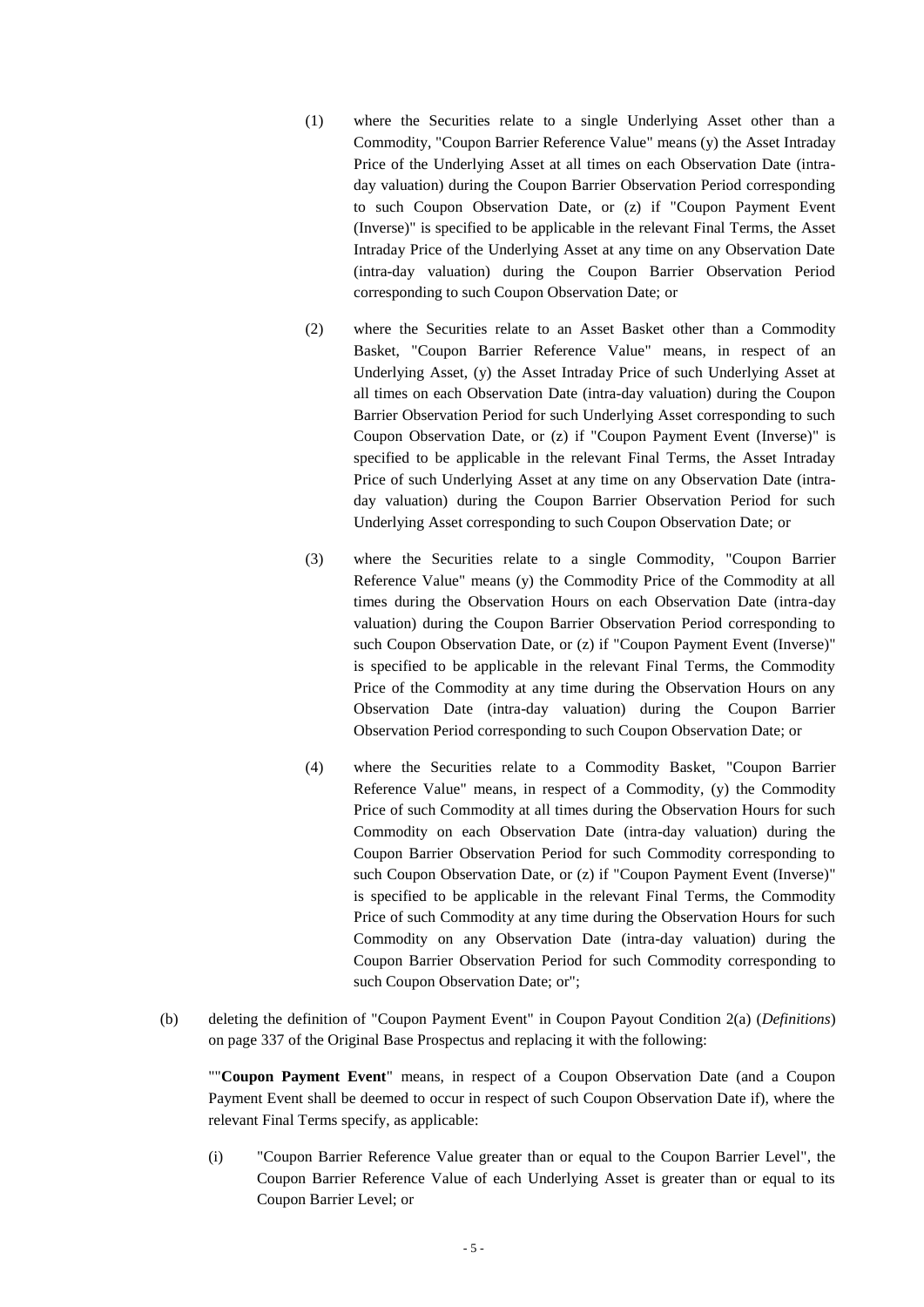- (ii) "Coupon Barrier Reference Value greater than the Coupon Barrier Level", the Coupon Barrier Reference Value of each Underlying Asset is greater than its Coupon Barrier Level; or
- (iii) "Coupon Barrier Reference Value less than Coupon Barrier Level 1 and greater than or equal to Coupon Barrier Level 2", the Coupon Barrier Reference Value of any Underlying Asset is less than its Coupon Barrier Level 1 and the Coupon Barrier Reference Value of each Underlying Asset is greater than or equal to its Coupon Barrier Level 2; or
- (iv) "Coupon Barrier Reference Value less than Coupon Barrier Level 1 and greater than Coupon Barrier Level 2", the Coupon Barrier Reference Value of any Underlying Asset is less than its Coupon Barrier Level 1 and the Coupon Barrier Reference Value of each Underlying Asset is greater than its Coupon Barrier Level 2; or
- (v) "Coupon Barrier Reference Value less than or equal to Coupon Barrier Level 1 and greater than or equal to Coupon Barrier Level 2", the Coupon Barrier Reference Value of any Underlying Asset is less than or equal to its Coupon Barrier Level 1 and the Coupon Barrier Reference Value of each Underlying Asset is greater than or equal to its Coupon Barrier Level 2; or
- (vi) "Coupon Barrier Reference Value less than or equal to Coupon Barrier Level 1 and greater than Coupon Barrier Level 2", the Coupon Barrier Reference Value of any Underlying Asset is less than or equal to its Coupon Barrier Level 1 and the Coupon Barrier Reference Value of each Underlying Asset is greater than its Coupon Barrier Level 2; or
- (vii) "Coupon Barrier Reference Value less than or equal to the Coupon Barrier Level", the Coupon Barrier Reference Value of each Underlying Asset is less than or equal to its Coupon Barrier Level; or
- (viii) "Coupon Barrier Reference Value less than the Coupon Barrier Level", the Coupon Barrier Reference Value of each Underlying Asset is less than its Coupon Barrier Level,

provided that, in each case:

- (a) if "Coupon Payment Event (Inverse)" is specified to be applicable in the relevant Final Terms, then the "Coupon Payment Event" means, in respect of a Coupon Observation Date (and a Coupon Payment Event shall be deemed to occur in respect of such Coupon Observation Date if), where the relevant Final Terms specify, as applicable:
	- (I) "Coupon Barrier Reference Value greater than or equal to the Coupon Barrier Level", the Coupon Barrier Reference Value of any Underlying Asset is greater than or equal to its Coupon Barrier Level; or
	- (II) "Coupon Barrier Reference Value greater than the Coupon Barrier Level", the Coupon Barrier Reference Value of any Underlying Asset is greater than its Coupon Barrier Level; or
	- (III) "Coupon Barrier Reference Value less than Coupon Barrier Level 1 and greater than or equal to Coupon Barrier Level 2", the Coupon Barrier Reference Value of each Underlying Asset is less than its Coupon Barrier Level 1 and the Coupon Barrier Reference Value of any Underlying Asset is greater than or equal to its Coupon Barrier Level 2; or
	- (IV) "Coupon Barrier Reference Value less than Coupon Barrier Level 1 and greater than Coupon Barrier Level 2", the Coupon Barrier Reference Value of each Underlying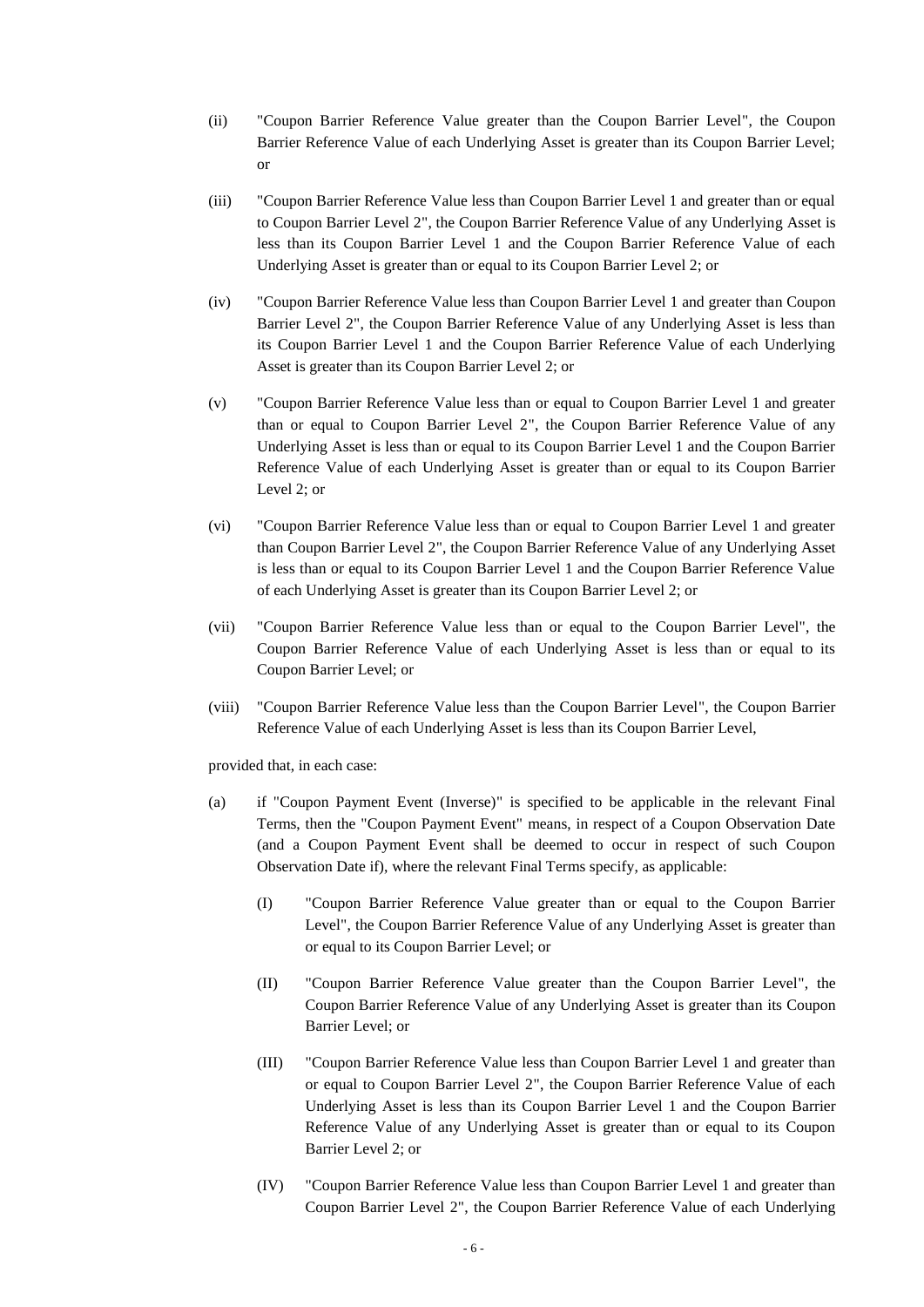Asset is less than its Coupon Barrier Level 1 and the Coupon Barrier Reference Value of any Underlying Asset is greater than its Coupon Barrier Level 2; or

- (V) "Coupon Barrier Reference Value less than or equal to Coupon Barrier Level 1 and greater than or equal to Coupon Barrier Level 2", the Coupon Barrier Reference Value of each Underlying Asset is less than or equal to its Coupon Barrier Level 1 and the Coupon Barrier Reference Value of any Underlying Asset is greater than or equal to its Coupon Barrier Level 2; or
- (VI) "Coupon Barrier Reference Value less than or equal to Coupon Barrier Level 1 and greater than Coupon Barrier Level 2", the Coupon Barrier Reference Value of each Underlying Asset is less than or equal to its Coupon Barrier Level 1 and the Coupon Barrier Reference Value of any Underlying Asset is greater than its Coupon Barrier Level 2; or
- (VII) "Coupon Barrier Reference Value less than or equal to the Coupon Barrier Level", the Coupon Barrier Reference Value of any Underlying Asset is less than or equal to its Coupon Barrier Level; or
- (VIII) "Coupon Barrier Reference Value less than the Coupon Barrier Level", the Coupon Barrier Reference Value of any Underlying Asset is less than its Coupon Barrier Level; and
- (b) if "No Coupon Amount payable following Autocall Event" is specified to be applicable in the relevant Final Terms and an Autocall Event occurs on an Autocall Observation Date falling on the relevant Coupon Observation Date, then a Coupon Payment Event shall be deemed not to have occurred on such Coupon Observation Date and no Coupon Amount shall be payable in respect of each Security on the Coupon Payment Date corresponding to such Coupon Observation Date.";
- (c) deleting the definition of "Coupon Value" or "CV" in Coupon Payout Condition 2(a) (*Definitions*) on page 338 of the Original Base Prospectus and replacing it with the following:

#### ""**Coupon Value**" or "**CV**" means:

- (i) if "Multi-Coupon Value" is specified to be not applicable in the relevant Final Terms, in respect of a Coupon Observation Date or Coupon Reference Date (as applicable), the amount specified in the relevant Final Terms corresponding to such Coupon Observation Date or Coupon Reference Date; or
- (ii) if "Multi-Coupon Value" is specified to be applicable in the relevant Final Terms, in respect of a Coupon Observation Date, and:
	- (a) if the Reference Price of each Underlying Asset on such Coupon Observation Date is greater than or equal to its respective Multi-Coupon Value Barrier Level, an amount equal to the Multi-Coupon Value 1 specified in the relevant Final Terms corresponding to such Coupon Observation Date; or
	- (b) if the Reference Price of any Underlying Asset on such Coupon Observation Date is less than its Multi-Coupon Value Barrier Level and the Reference Price of each Underlying Asset on such Coupon Observation Date is greater than or equal to its respective Coupon Barrier Level, an amount equal to the Multi-Coupon Value 2 specified in the relevant Final Terms corresponding to such Coupon Observation Date."; and
- (d) adding the following definitions in Coupon Payout Condition 2(a) (*Definitions*) of the Original Base Prospectus: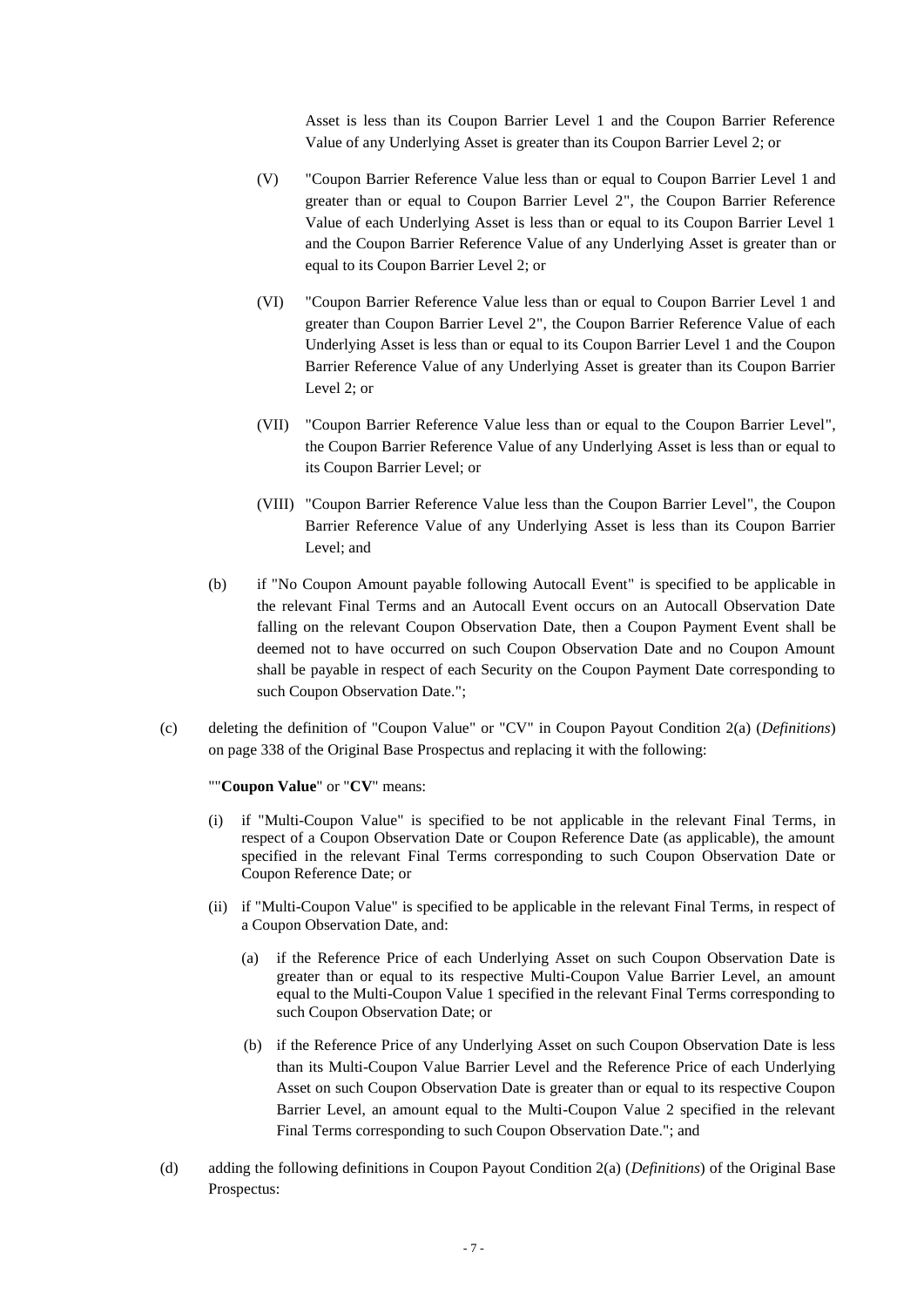""**Multi-Coupon Value 1**" means, in respect of a Coupon Observation Date, the amount specified in the relevant Final Terms corresponding to such Coupon Observation Date.

"**Multi-Coupon Value 2**" means, in respect of a Coupon Observation Date, the amount specified in the relevant Final Terms corresponding to such Coupon Observation Date.

"**Multi-Coupon Value Barrier Level**" means, in respect of an Underlying Asset and a Coupon Observation Date, the amount specified in the relevant Final Terms as the "Multi-Coupon Value Barrier Level" for such Coupon Observation Date corresponding to the Underlying Asset, or a percentage of the Asset Initial Price of the Underlying Asset specified in the relevant Final Terms as the "Multi-Coupon Value Barrier Level" for such Coupon Observation Date corresponding to the Underlying Asset (or both).".

## 2. **Amendments to the section entitled "Form of Final Terms (Instruments)"**

The information in the section entitled "Form of Final Terms (Instruments)" is amended and supplemented by:

- (a) deleting the title of paragraph 27 (*Change of Interest Basis Instrument (General Condition 13):*) of the Contractual Terms on page 594 of the Original Base Prospectus and changing it to "Change of Interest Basis (General Condition 13):";
- (b) deleting paragraph 29(iii) (*Coupon Payment Event*) of the Contractual Terms on page 596 of the Original Base Prospectus in its entirety and replacing it with the following:

| Payout                |                                            |                       | Barrier                                                                                                                                                                                                                                                                                                                                                                                                                                                                                                                                                                                                                                                                                    |
|-----------------------|--------------------------------------------|-----------------------|--------------------------------------------------------------------------------------------------------------------------------------------------------------------------------------------------------------------------------------------------------------------------------------------------------------------------------------------------------------------------------------------------------------------------------------------------------------------------------------------------------------------------------------------------------------------------------------------------------------------------------------------------------------------------------------------|
|                       |                                            |                       |                                                                                                                                                                                                                                                                                                                                                                                                                                                                                                                                                                                                                                                                                            |
|                       |                                            |                       |                                                                                                                                                                                                                                                                                                                                                                                                                                                                                                                                                                                                                                                                                            |
|                       |                                            |                       |                                                                                                                                                                                                                                                                                                                                                                                                                                                                                                                                                                                                                                                                                            |
|                       |                                            |                       |                                                                                                                                                                                                                                                                                                                                                                                                                                                                                                                                                                                                                                                                                            |
|                       |                                            |                       |                                                                                                                                                                                                                                                                                                                                                                                                                                                                                                                                                                                                                                                                                            |
|                       |                                            |                       |                                                                                                                                                                                                                                                                                                                                                                                                                                                                                                                                                                                                                                                                                            |
|                       |                                            |                       |                                                                                                                                                                                                                                                                                                                                                                                                                                                                                                                                                                                                                                                                                            |
|                       |                                            |                       |                                                                                                                                                                                                                                                                                                                                                                                                                                                                                                                                                                                                                                                                                            |
|                       |                                            |                       |                                                                                                                                                                                                                                                                                                                                                                                                                                                                                                                                                                                                                                                                                            |
|                       |                                            |                       |                                                                                                                                                                                                                                                                                                                                                                                                                                                                                                                                                                                                                                                                                            |
|                       |                                            |                       |                                                                                                                                                                                                                                                                                                                                                                                                                                                                                                                                                                                                                                                                                            |
|                       |                                            |                       |                                                                                                                                                                                                                                                                                                                                                                                                                                                                                                                                                                                                                                                                                            |
|                       |                                            |                       |                                                                                                                                                                                                                                                                                                                                                                                                                                                                                                                                                                                                                                                                                            |
|                       |                                            | (Inverse)             | <sup>1</sup> S                                                                                                                                                                                                                                                                                                                                                                                                                                                                                                                                                                                                                                                                             |
| Coupon Payment Event: | <b>Observation Datel.</b><br>applicable.]" | [Coupon Payment Event | Applicable, for the purposes of the definition<br>of "Coupon Payment Event" in the Coupon<br>Conditions, [Coupon]<br>Reference Value [greater than] [less than] [or<br>equal to] the Coupon Barrier Level] [Coupon<br>Barrier Reference Value less than for equal<br>to Coupon Barrier Level 1 and greater than<br>[or equal to] Coupon Barrier Level 2] is<br>applicable in respect of each Coupon<br>Observation Date] [in respect of each Coupon<br>Observation Date, the Coupon Payment Event<br>applicable to such Coupon Observation Date<br>is set forth in the Contingent Coupon Table in<br>the column entitled "Coupon Payment Event"<br>in the row corresponding to such Coupon |

- (c) deleting paragraph 29(ix) (*Coupon Value*) of the Contractual Terms on page 598 of the Original Base Prospectus in its entirety and replacing it with the following:
	- "(ix) Coupon Value: [In respect of each Coupon Observation Date] [⚫] (*specify amount*) [In respect of a Coupon Observation Date, the amount set forth in the Contingent Coupon Table in the column entitled "Coupon Value" in the row

corresponding to such Coupon Observation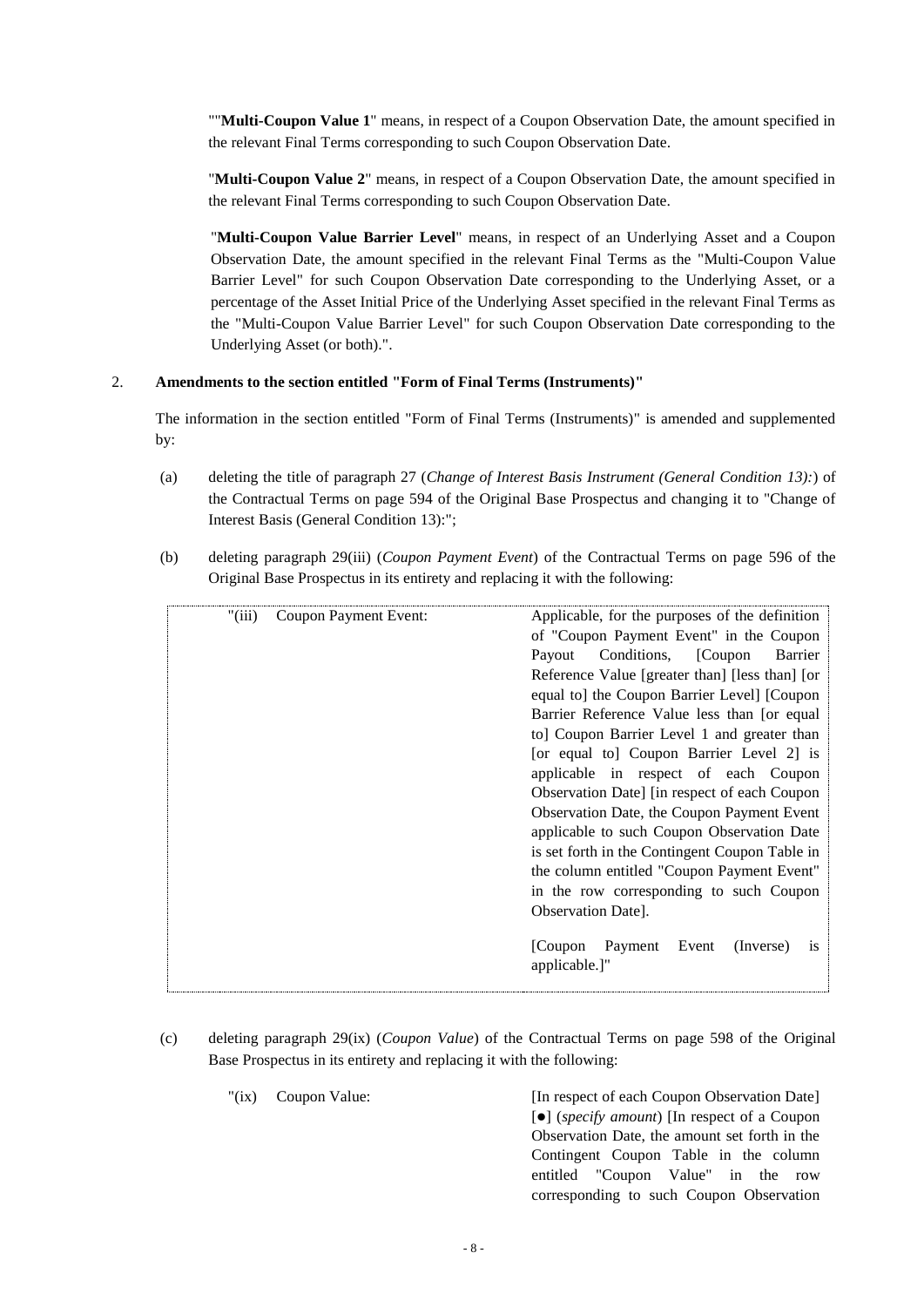Date] [In respect of a Coupon Observation Date, either the Multi-Coupon Value 1 or Multi-Coupon Value 2 corresponding to such Coupon Observation Date as determined in accordance with the Conditions]."

(d) adding paragraph 29(xi) (*Multi-Value Coupon*) to the Contractual Terms on page 599 of the Original Base Prospectus:

| " $(ix)$ |     | Multi-Coupon Value:                  | [Applicable]/[Not<br>Applicable].<br><b>Not</b><br>(<br>Applicable, delete<br>the remaining<br>$sub-$<br>paragraphs of this paragraph)                                                                                                                                                                                                                                                                                                                                                                                 |  |  |  |  |
|----------|-----|--------------------------------------|------------------------------------------------------------------------------------------------------------------------------------------------------------------------------------------------------------------------------------------------------------------------------------------------------------------------------------------------------------------------------------------------------------------------------------------------------------------------------------------------------------------------|--|--|--|--|
|          | (a) | Multi-Coupon Value Barrier<br>Level: | [In respect of [each/the] Underlying Asset and<br>each Coupon Observation Date,] [ $\bullet$ ] (specify<br>amount) [, being] [[ $\bullet$ ] per cent. of the Asset<br>Initial Price] [of such Underlying Asset] [In<br>respect of a Coupon Observation Date and an<br>Underlying Asset, the amount set forth for the<br>Underlying Asset in the Contingent Coupon<br>Table in the column entitled "Multi-Coupon<br>Level"<br>Barrier<br>Value<br>in<br>the<br>row<br>corresponding to the Coupon Observation<br>Date]. |  |  |  |  |
|          | (b) | Multi-Coupon Value 1:                | [In respect of each Coupon Observation Date]<br>$\lceil \bullet \rceil$ (specify amount) [In respect of a Coupon<br>Observation Date, the amount set forth in the<br>Contingent Coupon Table in the column<br>entitled "Multi-Coupon Value 1" in the row<br>corresponding to such Coupon Observation<br>Date].                                                                                                                                                                                                         |  |  |  |  |
|          | (c) | Multi-Coupon Value 2:                | [In respect of each Coupon Observation Date]<br>[ $\bullet$ ] (specify amount) [In respect of a Coupon<br>Observation Date, the amount set forth in the<br>Contingent Coupon Table in the column<br>entitled "Multi-Coupon Value 2" in the row<br>corresponding to such Coupon Observation<br>Date]."                                                                                                                                                                                                                  |  |  |  |  |

(e) deleting the Contingent Coupon Table of the Contractual Terms on page 599 of the Original Base Prospectus in its entirety and replacing it with the following:

[*Delete table or columns if not required*]

#### **Contingent Coupon Table**

| [Coupon]         | [Coupon] | [Coupon] | [Coupon]     | [Coupon]                    | [Coupon]       | [Coupon]       | [Coupon] [Coupon] |               | Mul  | <b>Mu</b> | [Adjusted as] |
|------------------|----------|----------|--------------|-----------------------------|----------------|----------------|-------------------|---------------|------|-----------|---------------|
|                  |          |          |              |                             |                |                |                   |               |      |           |               |
| <b>Observati</b> | Payment  | Payment  |              | <b>Observat Observation</b> | <b>Barrier</b> | <b>Barrier</b> | <b>Barrier</b>    | Valuel        | ti-  | lti-      | a Coupon      |
| on Datel         | Datel    | Eventl   | ion          | <b>Period End</b>           | Level]         | Level [1]      | Level [2] [Multi- |               | Cou  | Cou       | Payment       |
|                  |          |          | Period       | Datel                       |                |                |                   | <b>Coupon</b> | pon  | pon       | Date]         |
|                  |          |          | <b>Start</b> |                             |                |                |                   | Value 11      | Valu | Valu      |               |
|                  |          |          | Datel        |                             |                |                |                   |               | e 21 | е         |               |
|                  |          |          |              |                             |                |                |                   |               |      | Barr      |               |
|                  |          |          |              |                             |                |                |                   |               |      | ier       |               |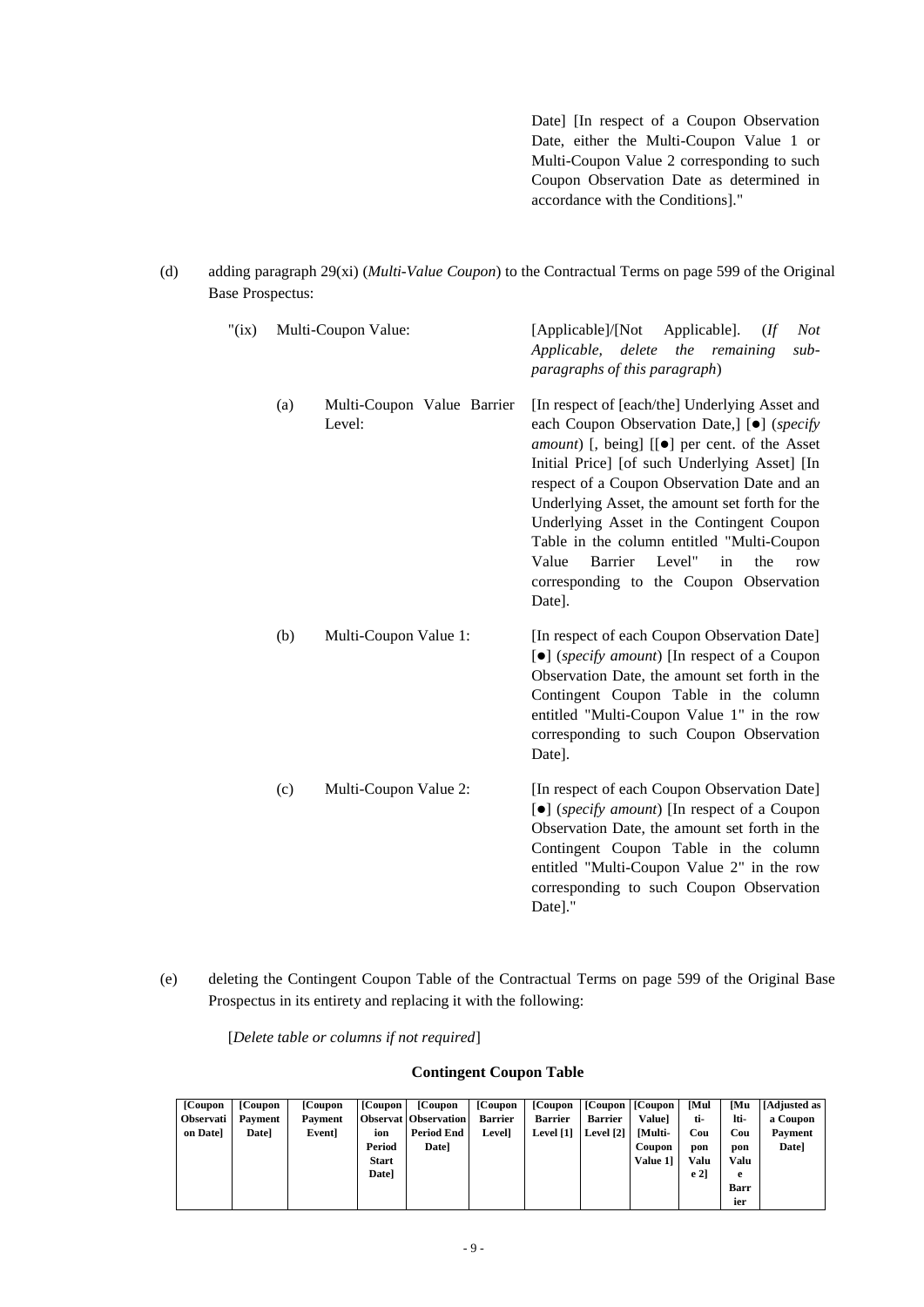|                              |            |                          |                 |                                  |                                                   |                                                         |                         |                       |                      | Leve                 |              |
|------------------------------|------------|--------------------------|-----------------|----------------------------------|---------------------------------------------------|---------------------------------------------------------|-------------------------|-----------------------|----------------------|----------------------|--------------|
|                              |            |                          |                 |                                  |                                                   |                                                         |                         |                       |                      | $\mathbf{I}$         |              |
| [The                         | (Specify   | Coupon                   | The             | The                              | In respect                                        | In respect                                              | [In]                    | $\blacksquare$        | $\mathbf{[}\bullet]$ | [In]                 | [Applicable] |
| <b>[Valuation</b>            | applicable | Barrier                  | <b>Valuatio</b> | <b>[Valuation</b>                | of $\lceil \bullet \rceil$ .]                     | of $\lceil \bullet \rceil$ ,                            |                         | respect of (repeat as | (repe                | resp                 | <b>Not</b>   |
| Date /                       | date) [The | Reference                | n Date /        | Date /                           | [Specify]                                         | [Specify]                                               | $\lceil \bullet \rceil$ | required)             | at as                | ect                  | Applicable]  |
| Pricing                      | Maturity   | Value [greater]          | Pricing         | Pricing Date]                    | amount]                                           | amount]                                                 | [Specify]               |                       | requi                | of [                 |              |
| Date]                        | Date]      | than] [or equal]         | Date]           | scheduled to                     | $\lceil \text{or} \rceil$ $\lceil \bullet \rceil$ | $\lceil \text{or} \rceil$ $\lceil \cdot \bullet \rceil$ | amount]                 |                       | red)                 | $\bullet$            |              |
| scheduled                    | (repeat as | to] the Coupon scheduled |                 | fall on] $\lceil \bullet \rceil$ | per cent. of per cent. of                         |                                                         | [or] [[ <b>•</b> ]      |                       |                      | [Spec]               |              |
| to fall on [                 | required)  | Barrier Level to fall on |                 | (repeat as                       | the Asset                                         | the Asset                                               | per cent.               |                       |                      | cify                 |              |
| $\bullet$ ] ( <i>Specify</i> |            | / [Coupon                | $\blacksquare$  | required)                        | Initial                                           | Initial                                                 | of the                  |                       |                      | amo                  |              |
| applicable                   |            | Barrier                  | (repeat as      |                                  | Price]                                            | Price]                                                  | Asset                   |                       |                      | unt                  |              |
| date)                        |            | Reference                | required)       |                                  | (repeat as                                        | (repeat as                                              | Initial                 |                       |                      | [or]                 |              |
| (repeat as                   |            | Value less               |                 |                                  | required)                                         | required)                                               | Price]                  |                       |                      | [[•]                 |              |
| required)                    |            | than [or equal           |                 |                                  |                                                   |                                                         | (repeat as              |                       |                      | per                  |              |
|                              |            | to] Coupon               |                 |                                  |                                                   |                                                         | required)               |                       |                      | cent.                |              |
|                              |            | <b>Barrier Level</b>     |                 |                                  |                                                   |                                                         |                         |                       |                      | of                   |              |
|                              |            | 1 and greater            |                 |                                  |                                                   |                                                         |                         |                       |                      | the                  |              |
|                              |            | than [or equal           |                 |                                  |                                                   |                                                         |                         |                       |                      | Asse                 |              |
|                              |            | to] Coupon               |                 |                                  |                                                   |                                                         |                         |                       |                      | $\ddot{\phantom{1}}$ |              |
|                              |            | <b>Barrier Level</b>     |                 |                                  |                                                   |                                                         |                         |                       |                      | Initi                |              |
|                              |            | $21$ is                  |                 |                                  |                                                   |                                                         |                         |                       |                      | al                   |              |
|                              |            | applicable               |                 |                                  |                                                   |                                                         |                         |                       |                      | Price                |              |
|                              |            |                          |                 |                                  |                                                   |                                                         |                         |                       |                      |                      |              |
|                              |            | (repeat as               |                 |                                  |                                                   |                                                         |                         |                       |                      | (rep                 |              |
|                              |            | required)                |                 |                                  |                                                   |                                                         |                         |                       |                      | eat                  |              |
|                              |            |                          |                 |                                  |                                                   |                                                         |                         |                       |                      | as                   |              |
|                              |            |                          |                 |                                  |                                                   |                                                         |                         |                       |                      | requ                 |              |
|                              |            |                          |                 |                                  |                                                   |                                                         |                         |                       |                      | ired)                |              |
|                              |            |                          |                 |                                  |                                                   |                                                         |                         |                       |                      |                      |              |

#### 3. **Amendments to the section entitled "Form of Final Terms (Notes)"**

The information in the section entitled "Form of Final Terms (Notes)" is amended and supplemented by:

- (a) deleting paragraph 30(iii) (*Coupon Payment Event*) of the Contractual Terms on page 688 of the Original Base Prospectus in its entirety and replacing it with the following:
	- "(iii) Coupon Payment Event: Applicable, for the purposes of the definition of "Coupon Payment Event" in the Coupon Payout Conditions, [Coupon Barrier Reference Value [greater than] [less than] [or equal to] the Coupon Barrier Level] [Coupon Barrier Reference Value less than [or equal to] Coupon Barrier Level 1 and greater than [or equal to] Coupon Barrier Level 2] is applicable in respect of each Coupon Observation Date] [in respect of a Coupon Observation Date, the Coupon Payment Event applicable to such Coupon Observation Date is set forth in the Contingent Coupon Table in the column entitled "Coupon Payment Event" in the row corresponding to the Coupon Observation Date].
		- [Coupon Payment Event (Inverse) is applicable.]"
- (b) deleting paragraph 30(ix) (*Coupon Value*) of the Contractual Terms on page 690 of the Original Base Prospectus in its entirety and replacing it with the following: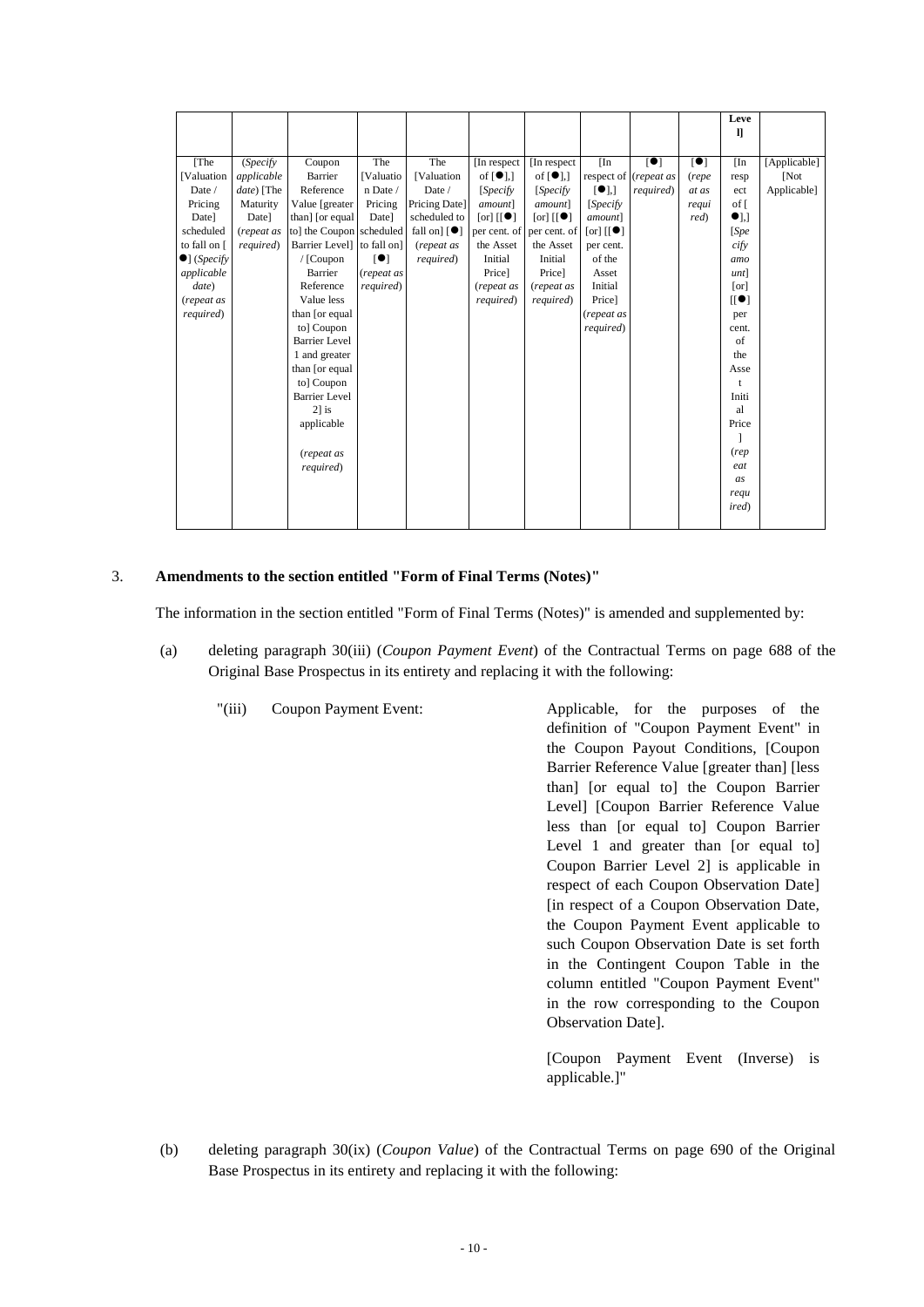"(ix) Coupon Value: [In respect of each Coupon Observation Date] [⚫] (*specify amount*) [In respect of a Coupon Observation Date, the amount set forth in the Contingent Coupon Table in the column entitled "Coupon Value" in the row corresponding to such Coupon Observation Date] [In respect of a Coupon Observation Date, either the Multi-Coupon Value 1 or Multi-Coupon Value 2 corresponding to such Coupon Observation Date as determined in accordance with the Conditions]."

(c) adding paragraph 30(xi) (*Multi-Value Coupon*) to the Contractual Terms on page 691 of the Original Base Prospectus:

| " $(ix)$ | Multi-Coupon Value: |                                      | [Applicable]/[Not]<br>Applicable].<br><b>Not</b><br>$($ ff<br>the remaining<br>Applicable, delete<br>sub-<br>paragraphs of this paragraph)                                                                                                                                                                                                                                                                                                                                                                                            |
|----------|---------------------|--------------------------------------|---------------------------------------------------------------------------------------------------------------------------------------------------------------------------------------------------------------------------------------------------------------------------------------------------------------------------------------------------------------------------------------------------------------------------------------------------------------------------------------------------------------------------------------|
|          | (a)                 | Multi-Coupon Value Barrier<br>Level: | [In respect of [each/the] Underlying Asset and<br>each Coupon Observation Date,] [ $\bullet$ ] (specify<br><i>amount</i> ) [, being] [[ $\bullet$ ] per cent. of the Asset<br>Initial Price] [of such Underlying Asset] [In<br>respect of a Coupon Observation Date and an<br>Underlying Asset, the amount set forth for the<br>Underlying Asset in the Contingent Coupon<br>Table in the column entitled "Multi-Coupon<br><b>Barrier</b><br>Level"<br>Value<br>the<br>in<br>row<br>corresponding to the Coupon Observation<br>Date]. |
|          | (b)                 | Multi-Coupon Value 1:                | [In respect of each Coupon Observation Date]<br>[•] (specify amount) [In respect of a Coupon<br>Observation Date, the amount set forth in the<br>Contingent Coupon Table in the column<br>entitled "Multi-Coupon Value 1" in the row<br>corresponding to such Coupon Observation<br>Date].                                                                                                                                                                                                                                            |
|          | (c)                 | Multi-Coupon Value 2:                | [In respect of each Coupon Observation Date]<br>[•] (specify amount) [In respect of a Coupon<br>Observation Date, the amount set forth in the<br>Contingent Coupon Table in the column<br>entitled "Multi-Coupon Value 2" in the row<br>corresponding to such Coupon Observation<br>Date]."                                                                                                                                                                                                                                           |

(d) deleting the Contingent Coupon Table of the Contractual Terms on page 691 of the Original Base Prospectus in its entirety and replacing it with the following:

[*Delete table or columns if not required*]

## **Contingent Coupon Table**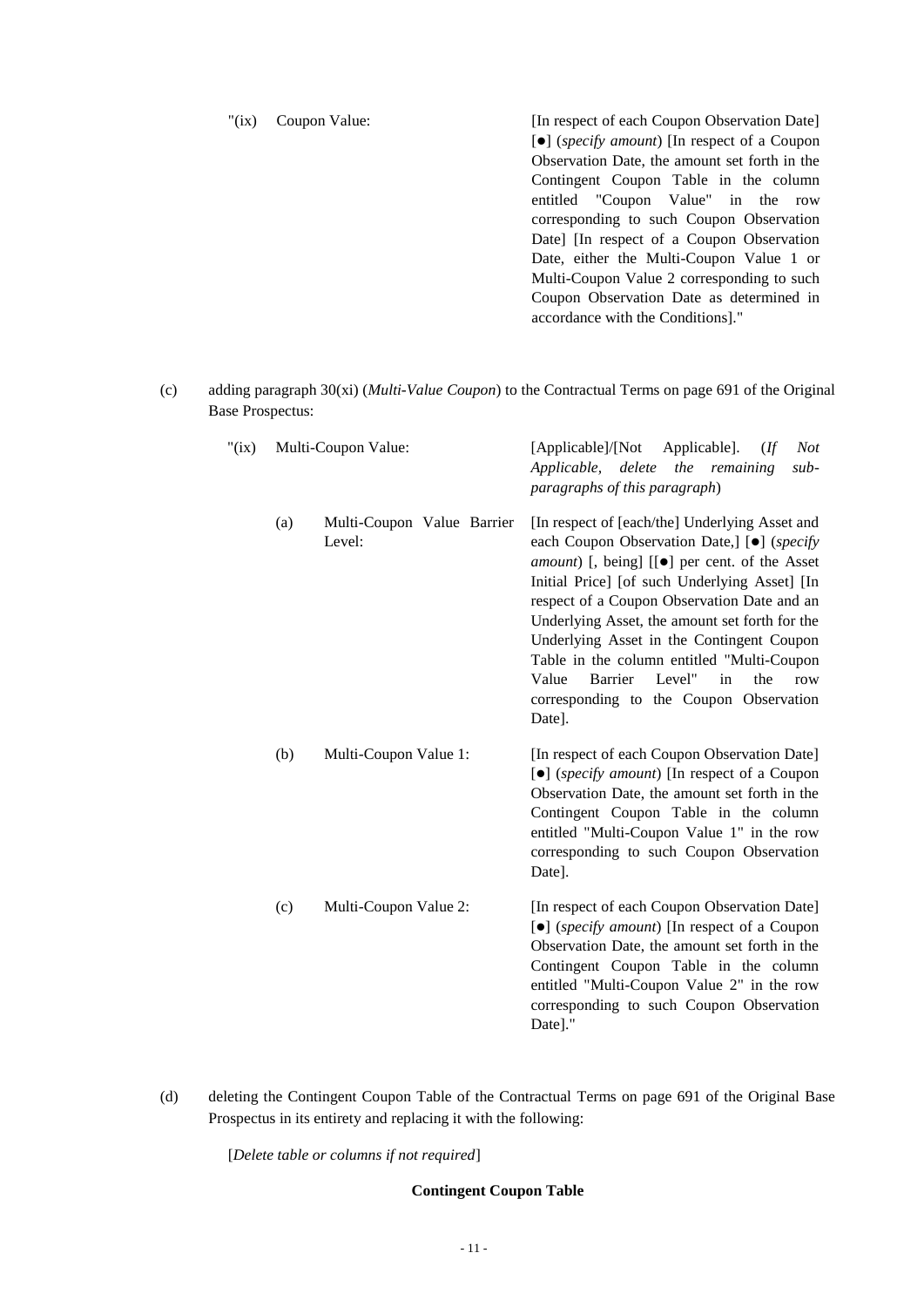| [Coupon<br>Observati<br>on Datel                                                                                                                               | [Coupon<br>Payment<br><b>Date</b> ]                                      | [Coupon<br>Payment<br>Event]                                                                                                                                                                                                                                                                 | [Coupon<br><b>Observat</b><br>ion<br><b>Period</b><br><b>Start</b><br>Date]                                | [Coupon<br><b>Observation</b><br><b>Period End</b><br>Date]                                                                | [Coupon<br><b>Barrier</b><br>Level]                                                                                                                                                    | [Coupon<br><b>Barrier</b><br>Level [1]                                                                                                                                                 | [Coupon<br><b>Barrier</b><br>Level [2]                                                                                                                           | [Coupon<br><b>Value</b> ]<br>[Multi-<br>Coupon<br>Value 1] | [Mul<br>ti-<br>Cou<br>pon<br>Valu<br>$e2$ ] | [Mu<br>lti-<br>Cou<br>pon<br>Valu<br>e<br>Barr<br>ier<br>Leve<br>$\mathbf{I}$                                                                                     | [Adjusted as<br>a Coupon<br><b>Payment</b><br>Date] |
|----------------------------------------------------------------------------------------------------------------------------------------------------------------|--------------------------------------------------------------------------|----------------------------------------------------------------------------------------------------------------------------------------------------------------------------------------------------------------------------------------------------------------------------------------------|------------------------------------------------------------------------------------------------------------|----------------------------------------------------------------------------------------------------------------------------|----------------------------------------------------------------------------------------------------------------------------------------------------------------------------------------|----------------------------------------------------------------------------------------------------------------------------------------------------------------------------------------|------------------------------------------------------------------------------------------------------------------------------------------------------------------|------------------------------------------------------------|---------------------------------------------|-------------------------------------------------------------------------------------------------------------------------------------------------------------------|-----------------------------------------------------|
| <b>[Valuation</b><br>Date /<br>Pricing<br>Date]<br>scheduled<br>to fall on [<br>$\bullet$ ] ( <i>Specify</i><br>applicable<br>date)<br>(repeat as<br>required) | applicable<br>date) [The<br>Maturity<br>Date]<br>(repeat as<br>required) | Barrier<br>Reference<br>Value [greater<br>than] [or equal<br>to] the Coupon<br>Barrier Levell to fall on<br>/ [Coupon<br>Barrier<br>Reference<br>Value less<br>than [or equal<br>to] Coupon<br><b>Barrier Level</b><br>1 and greater<br>than [or equal<br>to] Coupon<br><b>Barrier Level</b> | <b>[Valuatio</b><br>n Date /<br>Pricing<br>Date]<br>scheduled<br>$\blacksquare$<br>(repeat as<br>required) | <b>[Valuation</b><br>Date /<br>Pricing Date]<br>scheduled to<br>fall on $\lceil \bullet \rceil$<br>(repeat as<br>required) | of $\lceil \bullet \rceil$ ,<br>[Specify]<br>amount]<br>$\lceil \text{or} \rceil$ $\lceil \bullet \rceil$<br>per cent. of<br>the Asset<br>Initial<br>Price]<br>(repeat as<br>required) | of $\lceil \bullet \rceil$ ,<br>[Specify]<br>amount]<br>$\lceil \text{or} \rceil$ $\lceil \bullet \rceil$<br>per cent. of<br>the Asset<br>Initial<br>Price]<br>(repeat as<br>required) | [•]<br>[Specify]<br>amount]<br>$\lceil \text{or} \rceil$ $\lceil \bullet \rceil$<br>per cent.<br>of the<br>Asset<br>Initial<br>Price]<br>(repeat as<br>required) | respect of (repeat as<br>required)                         | (repe<br>at as<br>requi<br>red)             | resp<br>ect<br>of [<br>$\bullet$ <sub>1,1</sub><br>[Spec]<br>cify<br>amo<br>$unt$ ]<br>[or]<br>[[•]<br>per<br>cent.<br>of<br>the<br>Asse<br>$\mathbf{t}$<br>Initi | $\sqrt{\text{Not}}$<br>Applicable]                  |
|                                                                                                                                                                |                                                                          | $2$ ] is<br>applicable<br>(repeat as<br>required)                                                                                                                                                                                                                                            |                                                                                                            |                                                                                                                            |                                                                                                                                                                                        |                                                                                                                                                                                        |                                                                                                                                                                  |                                                            |                                             | a1<br>Price<br>(rep)<br>eat<br>as<br>requ<br><i>ired</i> )                                                                                                        |                                                     |

## **Applicable Final Terms**

The amendments included in this Prospectus Supplement shall only apply to Final Terms, the date of which falls on or after the approval of this Prospectus Supplement.

#### **Responsibility**

Each of GSI, GSW, GSFCI and GSG accepts responsibility for the information given in this Prospectus Supplement and confirms that, having taken all reasonable care to ensure that such is the case, the information contained in this Prospectus Supplement is, to the best of their knowledge, in accordance with the facts and does not omit anything likely to affect its import.

#### **Interpretation**

To the extent that there is any inconsistency between (a) any statement in this Prospectus Supplement and (b) any other statement in or incorporated by reference into the Base Prospectus, the statements in (a) above will prevail.

References to the Base Prospectus shall hereafter mean the Base Prospectus as supplemented by this Prospectus Supplement.

# **U.S. notice**

This Prospectus Supplement is not for use in, and may not be delivered to or inside, the United States.

The date of this Prospectus Supplement is 19 September 2019

————————————————————